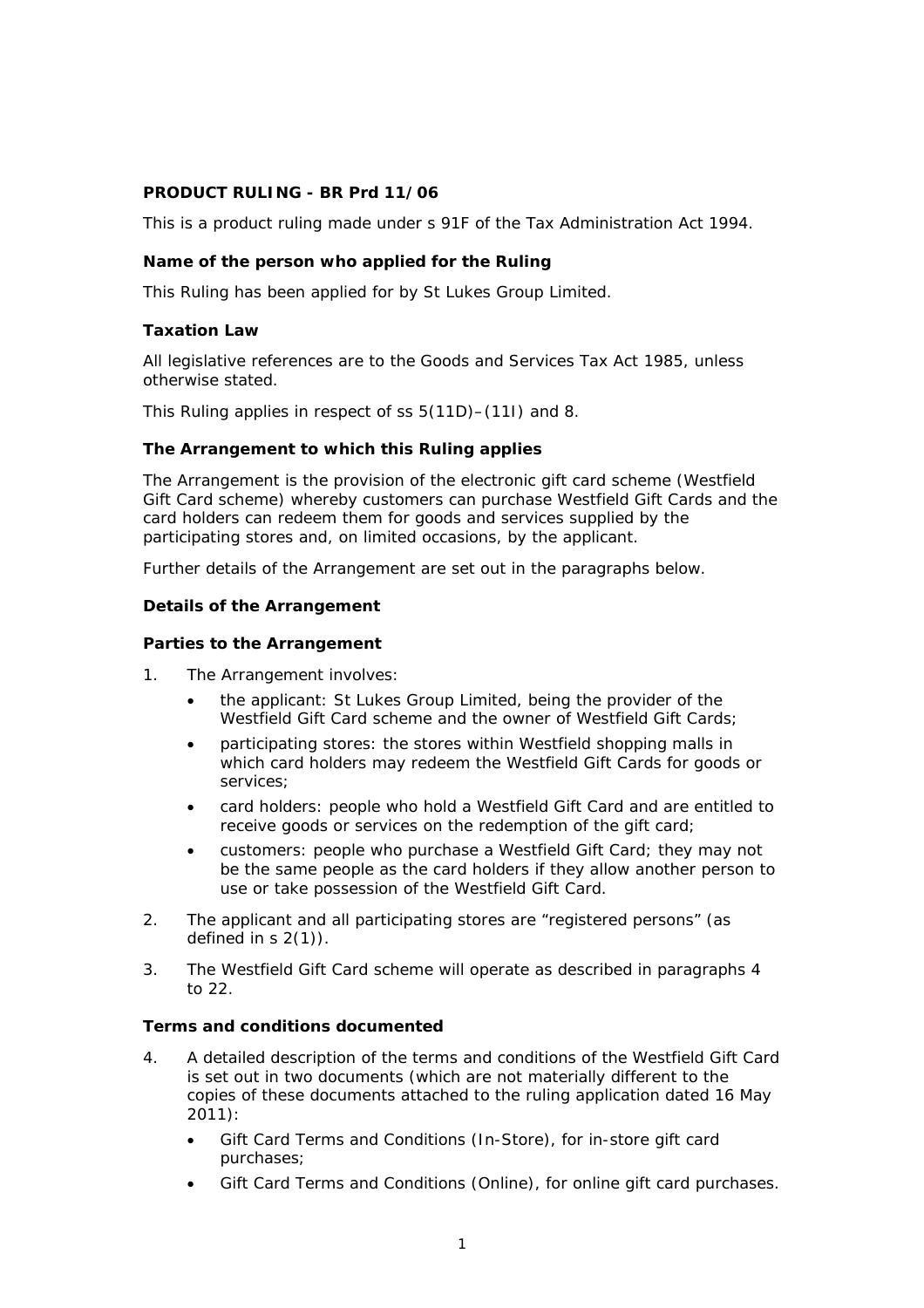## *Purchase of gift cards*

5. A customer will be able to purchase a Westfield Gift Card from a Customer Services Desk in a Westfield shopping mall or online through the Westfield website. Additionally, participating stores as agents on behalf of the applicant may sell Westfield Gift Cards.

## *Value of gift cards*

- 6. On the purchase of the Westfield Gift Card, the customer may load a value from \$10 to \$995 on to the card. The funds loaded on to the card are transferred into a trust bank account. Interest accumulating on the funds held in trust will be payable to the applicant.
- 7. The value loaded on the Westfield Gift Card may then be used to purchase goods and services at participating stores within the Westfield network or from the applicant in limited situations. Purchases cannot be made online.

## *Fees and surcharges*

- 8. In addition to the amount loaded on to the Westfield Gift Cards, a fee may be charged for each Westfield Gift Card, accompanying greeting card and envelope.
- 9. Under the *Gift Card Terms and Conditions (Online)*, when payment for a Westfield Gift Card purchased online is to be made by Diners Club, American Express, Visa or MasterCard, the applicant reserves the right to charge customers a surcharge, imposed by card companies and banks.

### *Gift cards cannot be topped up but can be combined*

10. At present, Westfield Gift Cards will not be able to be topped-up or added to after they have been purchased. However, if a card holder has several Westfield Gift Cards with differing values, the card holder may ask for a new Westfield Gift Card to be issued that combines all the card balances. A fee may be charged for the issue of the new card in this instance.

### *Value may be printed or handwritten on gift cards*

11. Bulk orders of Westfield Gift Cards are often ordered by corporate customers (who may want to distribute the cards as gifts to their customers or employees). In this case, the initial value loaded will be printed on the Westfield Gift Cards. For individual customer Westfield Gift Card orders, the initial value loaded will usually be handwritten on the cards.

### *Balance of gift cards can be checked*

- 12. Card holders can check their Westfield Gift Card balances at any time:
	- at a website:
	- by text;
	- by phoning;
	- by asking at any Customer Services Desk in a Westfield shopping centre.
- 13. A cost of 50 cents per message will be chargeable when a card holder sends a text message to check the Westfield Gift Card balance.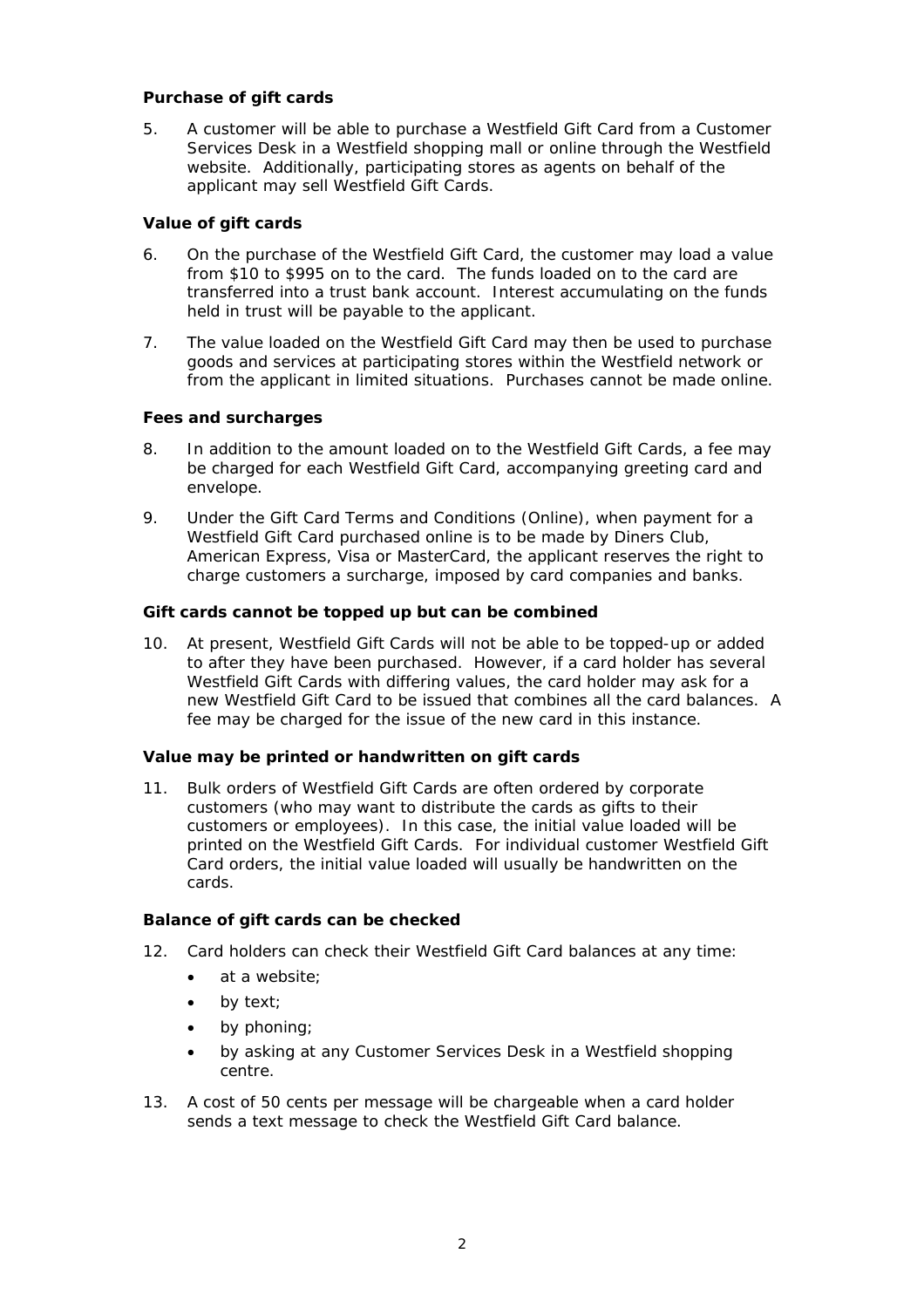# *Expiry of gift cards*

14. Westfield Gift Cards expire 12 months after their purchase. Any balance remaining on a Westfield Gift Card after its expiry date will become the property of the applicant.

## *Gift cards may be used with alternative payment options*

15. If a card holder does not have sufficient funds on the Westfield Gift Card to purchase an item, the card holder may pay using both the gift card balance plus an alternative payment option (ie, cash, credit card or EFTPOS).

## *Gift cards are not redeemable for cash and are not legal tender*

- 16. Westfield Gift Cards cannot be redeemed for cash.
- 17. Westfield Gift Cards are not legal tender, account cards, credit or debit cards, or securities.

## *Applicant incurs the scheme's operating costs*

- 18. The applicant will incur costs in relation to the operation of the Westfield Gift Card scheme, including transaction fees from the processing of gift cards at retailer terminals. These fees include third-party maintenance costs (eg, server hosting fees, licensing and system monitoring and transaction fees for activating and replacing cards) along with the costs of setting up and running the software required to manage the scheme. Costs also include ongoing costs such as the printing costs of the cards and the envelopes sold.
- 19. The applicant may make limited supplies. For example, Westfield Gift Cards may be used to purchase bus tickets from Westfield information centres, but this is estimated to be less than 1% of the total goods and services acquired by card holders using the gift cards.

### *Participating stores will honour gift cards*

20. The applicant has agreed with the participating stores that the participating stores will honour a Westfield Gift Card, if a card holder presents the card before its expiry date. This is a condition of the lease agreement.

### *Lost or stolen gift cards may be replaced*

21. If a Westfield Gift Card is faulty or has been lost or stolen, the applicant will provide a replacement card of the same value as the unused value and with the expiry date as for the original Westfield Gift Card. For lost and stolen Westfield Gift Cards, card holders must provide an original receipt and card number. A fee may be charged for the issue of the replacement card.

## *Applicant owns the gift cards*

22. The Westfield Gift Card remains the property of the applicant.

# *Scope of this Ruling*

- 23. This ruling does not cover the GST implications of:
	- the cost of 50 cents per text message that is charged to a card holder when they send a text message to check the Westfield Gift Card balance;